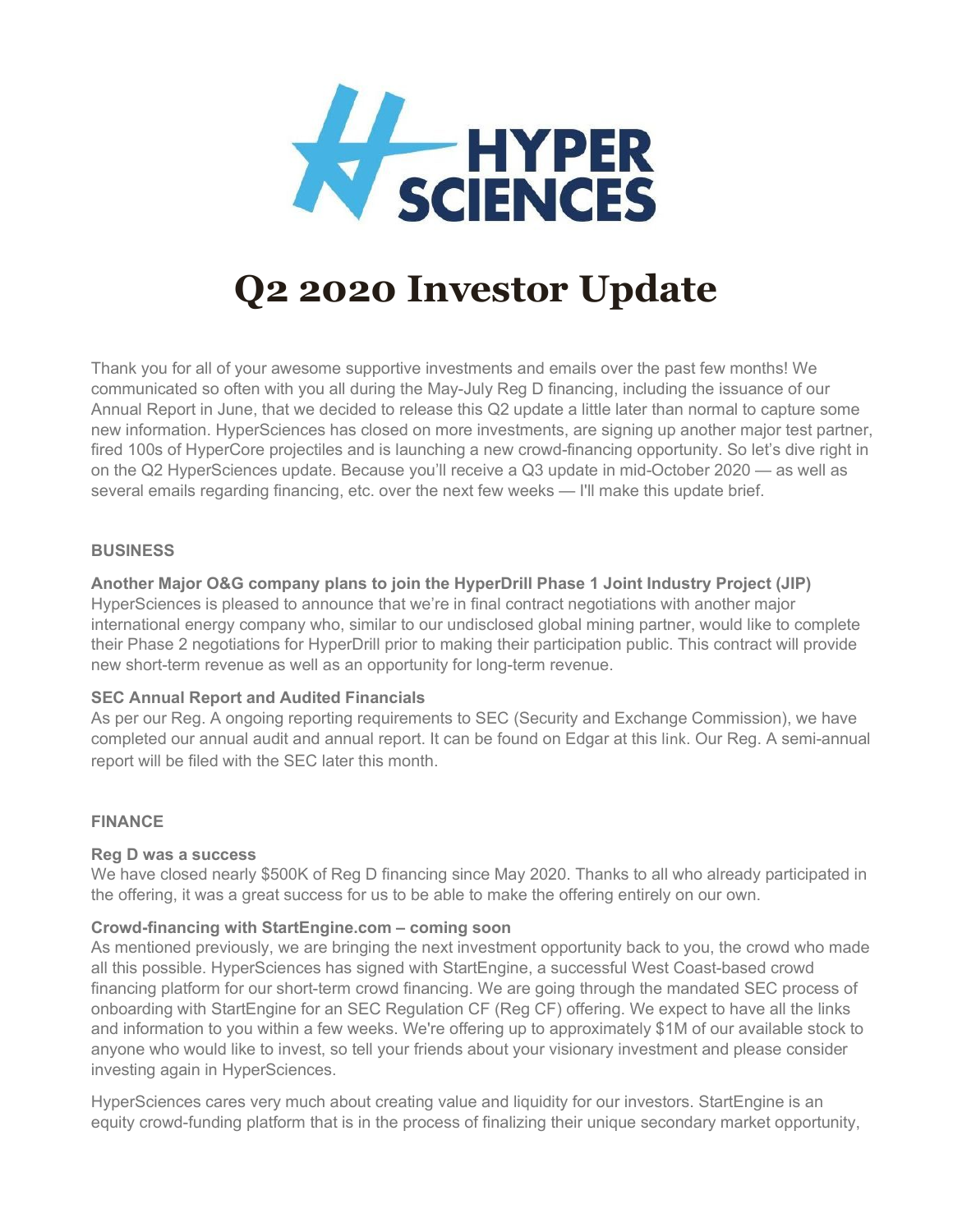which will allow Reg. A investors (previous and future) to sell their Reg. A shares on the StartEngine platform to other investors in the future (not available at this time).

# **HYPERCORE TECHNOLOGY UPDATE**

# **HyperCore Technology – Phase 2 product development**

We've been successful with automation of projectile manufacturing, automatic loading and firing of our erodible projectiles. We now automatically fire continuously every 10-20 seconds with our HyperCore system. We've also designed, built and tested early-production versions of compact HyperCores that are compatible with down-hole drilling and underground mining/tunneling tools. It has been no small feat to make a safe, fast, autoloading system that launches projectiles that can stand up to the high pressures and heat of combustion. We have demonstrated 100s of shots with no detectable erosion and are moving onto 1000s of shots at our MineLab! Remember, our big Phase 1 tool was only designed to be a surface launcher. We've now compacted the system into our Phase 2 tool and currently operate nearly everything remotely (and robotically) in a small drill system down a hole. This is a big deal, as our customers want a simple, field tested, highly mobile tool to use at their mines and drill sites. Compare our Phase 1 and Phase 2 tool development in the images below.



Phase 1 Surface HyperCore Tool



Phase 2 Downhole Slimline HyperCore Tool

# **HyperDrill**

We mobilized back out to the MineLab test site and completed an initial set of commissioning tests with the new down-hole HyperCore tools. It's been back and forth testing at both MineLab and HyperLab facilities to dial everything in to get our results for the HyperDrill field trials. With COVID-19 giving us time to re-think the simpler tool's design, we built a very robust HyperCore tool and have taken it out to the MineLab to begin completing testing for our HyperDrill Phase 1 Joint Industry Project with this new Phase 2 down-hole tool.

## **Geothermal**

*Conference:* I, (Mark Russell-CEO) was asked to participate in Pivot2020's geothermal panel/online conference of industry experts in non-traditional, non-rotary drilling. We are seeing a rise in interest in new technology to help solve the cost of geothermal drilling. Learn more at [Pivot2020.](https://hypersciences.us19.list-manage.com/track/click?u=09e70588b615f891265e95026&id=8058b9de94&e=af1d7b9804)

*New Prize:* HyperSciences applied for an up-to-\$1M competition called the American Made Geothermal Manufacturing Prize [\(https://www.herox.com/GeothermalManufacturing\)](https://hypersciences.us19.list-manage.com/track/click?u=09e70588b615f891265e95026&id=9c40a78f5b&e=af1d7b9804). This submission incorporates a novel use of HyperDrill (patented and patent pending) for combined geothermal drilling and well completion using additive manufacturing technologies (3D printing). We believe we have an excellent chance of being one of the winning teams and we look forward to sharing a video and update during the next quarterly update with new competition news.

All the best,